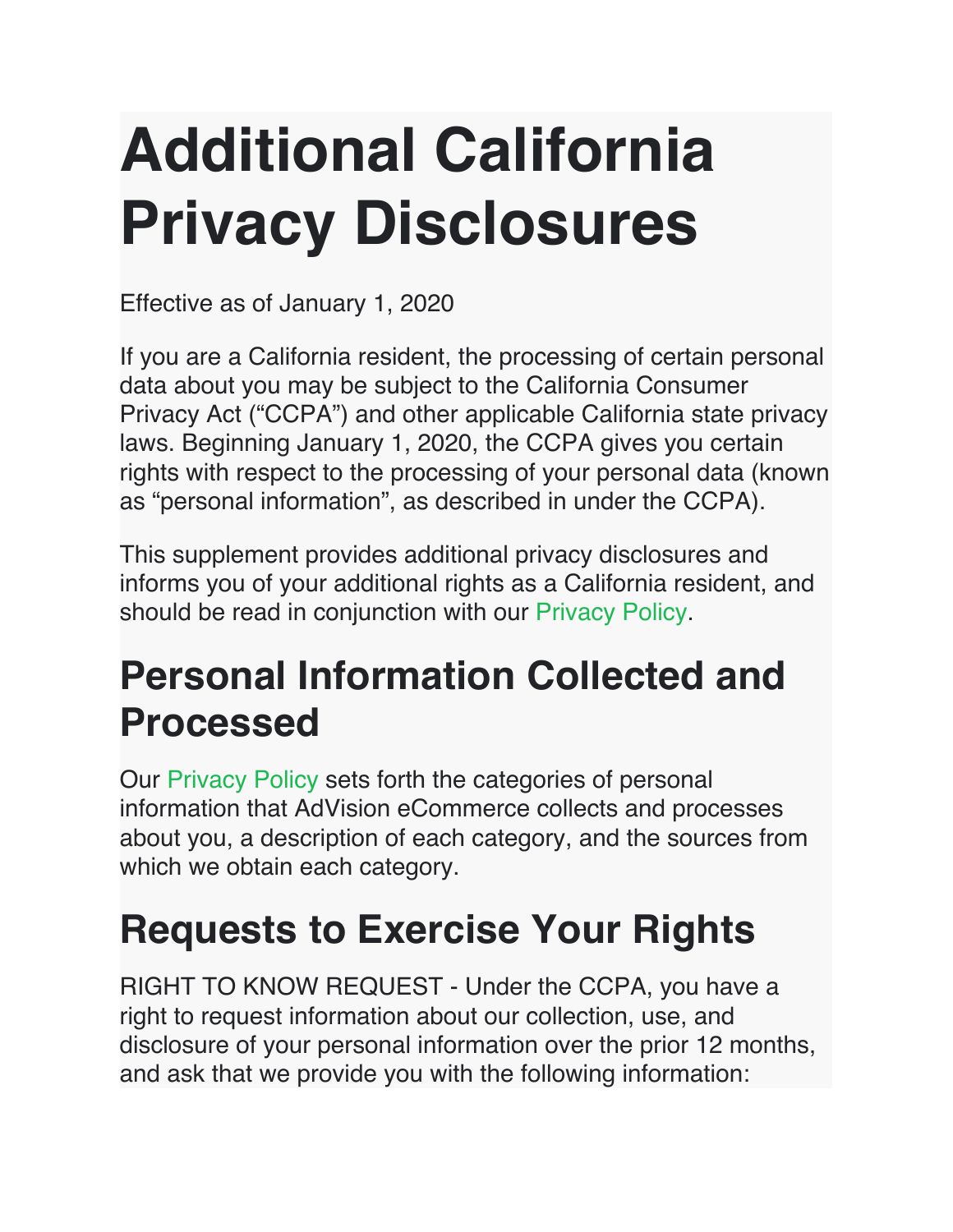- 1. Categories of and specific pieces of personal information we have collected about you.
- 2. Categories of sources from which we collect personal information.
- 3. Purposes for collecting, using, or selling personal information.
- 4. Categories of third parties with which we share personal information.
- 5. Categories of personal information disclosed about you for a business purpose.
- 6. If applicable, categories of personal information sold about you and the categories of third parties to which the personal information was sold, by category or categories of personal information for each third party to which the personal information was sold.

To make a verifiable request for information about the personal information we have collected about you, please access your Privacy Settings in your account profile to make a request by using the 'Contact Us' form on our website.

RIGHT TO DELETE REQUEST - You also have a right to request that we delete personal information, subject to certain exceptions. You may exercise your right to delete by using the 'Contact Us' form on on our website.

HOUSEHOLD REQUESTS - We currently do not collect household data. If all the members of a household makes a Right to Know or Right to Delete request, we will respond as if the requests are individual requests.

REQUESTS, GENERALLY - Please note, if you do not have a AdVision eCommerce account we will not have enough information about you to verify your Right to Know and Right to Delete requests, as we do not keep sufficient information necessary to reidentify and link you to a prior visit to the AdVision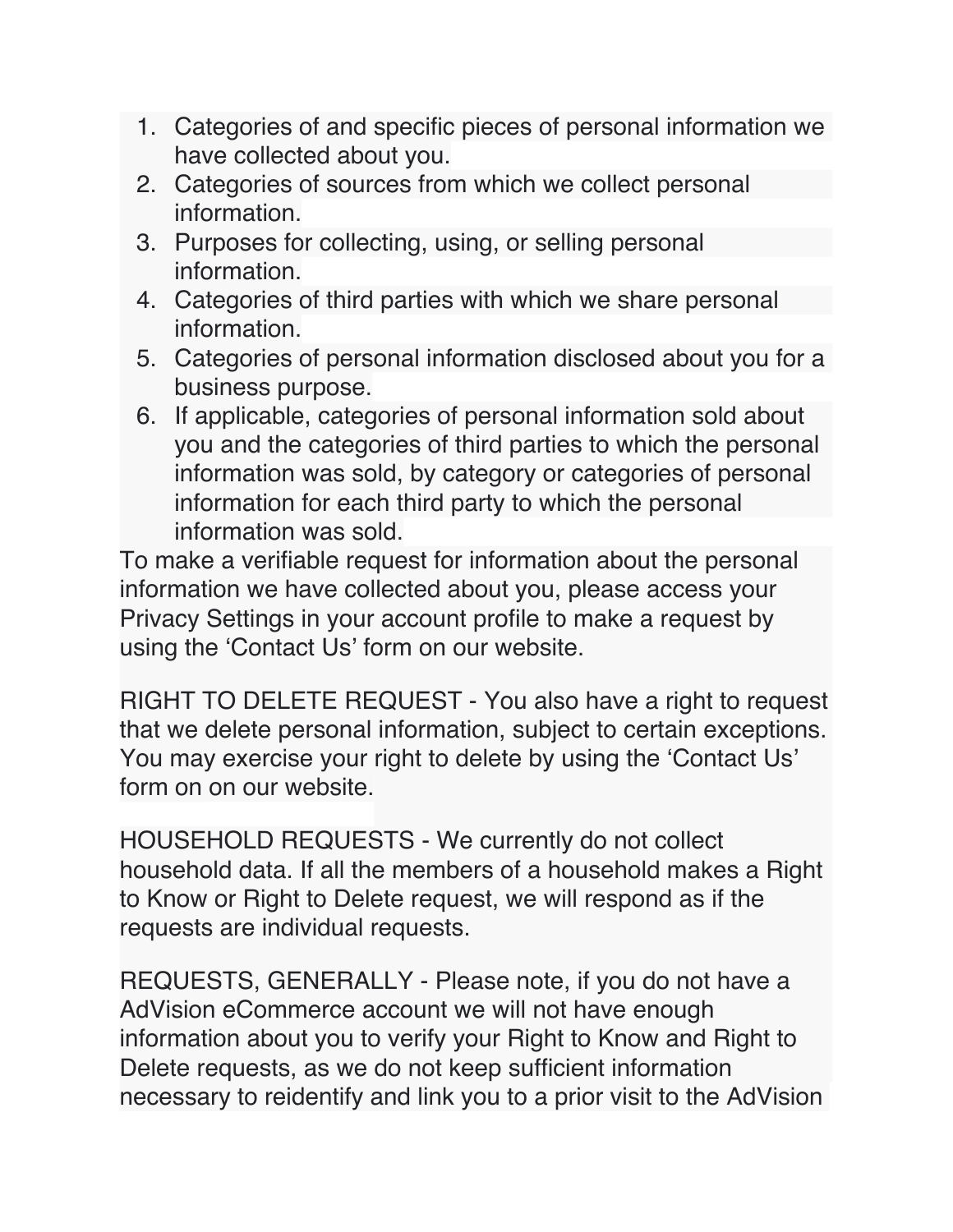eCommerce Service where data may have been collected. As such, we will be unable to verify and honor your requests. You may make a verifiable consumer request related to your personal information twice per 12-month period. We will not discriminate against you for exercising any of your rights under the CCPA.

REQUESTS MADE THROUGH AGENTS - You may designate, in writing or through a power of attorney, an authorized agent to make requests on your behalf to exercise your rights. Before accepting such a request from an agent, we will require the agent to provide proof you have authorized it to act on your behalf, and we may need you to verify your identity directly with us.

### **Disclosures of Personal Information for a Business Purpose**

In the preceding 12 months, AdVision eCommerce has disclosed certain data from the following categories of personal information to the categories of recipients listed in Section 6 of our [Privacy](https://advision-ecommerce.com/privacy)  [Policy](https://advision-ecommerce.com/privacy) for one or more business purposes:

- User Data
- Usage Data
- Plan Verification Data
- Payment and Purchase Data
- Contests, Surveys and Sweepstakes Data

## **Sale of Personal Information**

Under the CCPA, a "sale" means providing to a third party personal information for valuable consideration. It does not necessarily mean money was exchanged for the transfer of personal information. We have taken substantial steps to identify